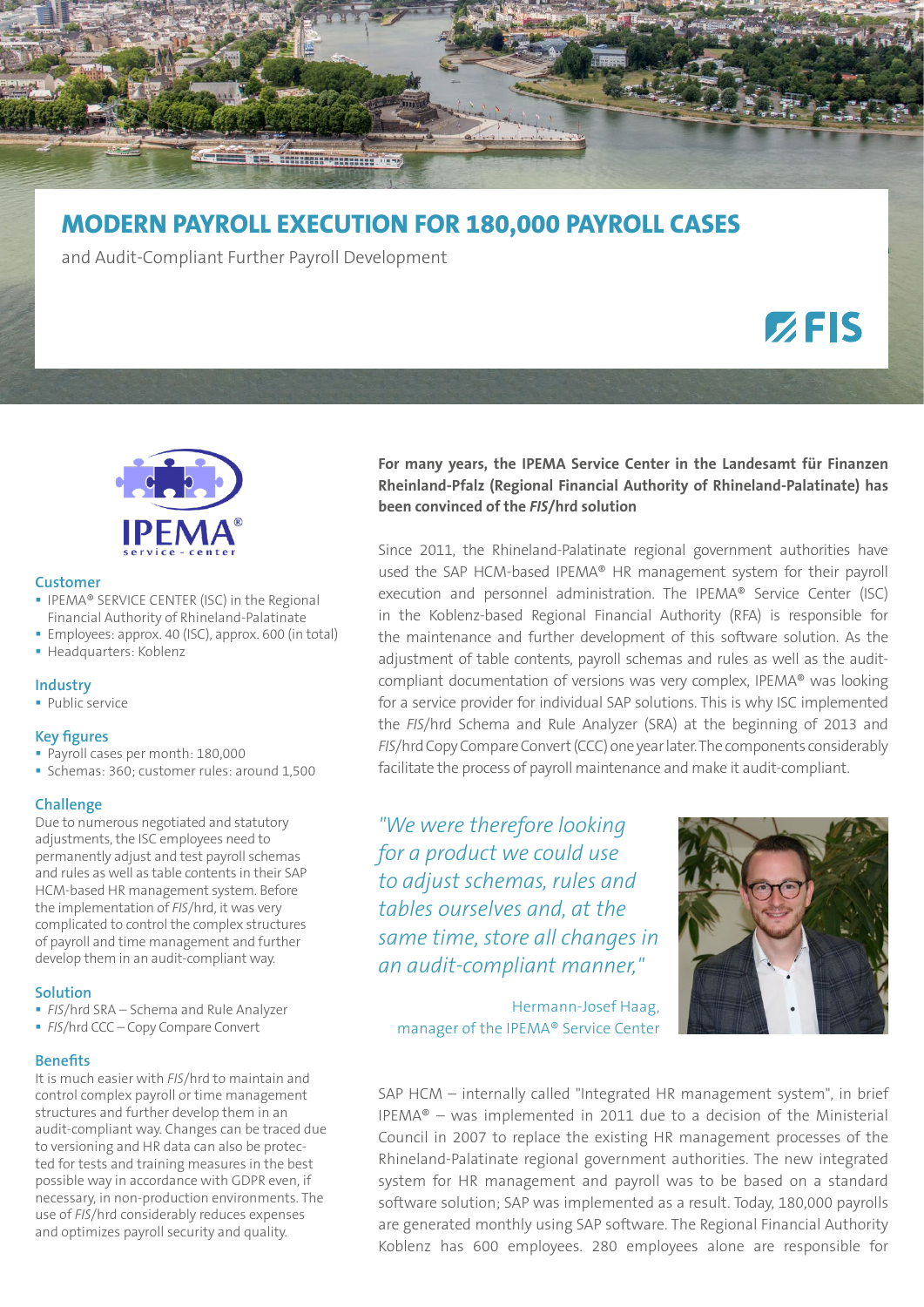

*"The test payrolls of personnel cases and the corresponding control are very important tasks for us. With FIS/hrd, these tests only take one or two hours instead of up to two days in the past,"*

Frank Dausner, ISC payroll control department

payrolls. Another 1,200 employees execute HR tasks in the SAP HCM-based IPEMA® payroll system throughout Rhineland-Palatinate. Around 40 persons supervise the SAP system from the Koblenz headquarters. In the meantime, the IPEMA® Service Center (ISC), which is located as an independent administrative department in the building of the Regional Financial Authority, has developed many customer sections and country procedures. This means that IPEMA® comprises a large technical framework.

# **Quickly changing schemas and rules without extensive IT know-how**

Working with SAP was a big challenge for the administration department. Payroll schemas and rules are changing permanently due to negotiated and new statutory provisions. In some cases, ISC has to develop rules itself. A task that non-IT professionals can only manage with the help of external consultants. "We were therefore looking for a product we could use to adjust schemas, rules and tables ourselves and, at the same time, store all changes in an audit-compliant manner," remembers Hermann-Josef Haag, manager of the IPEMA® Service Center. In the end, the *FIS*/hrd Schema and Rule Analyzer was the ideal solution for all requirements with regard to the analysis, processing and documentation of schemas, rules and tables.

## **Significantly reduced workload and holistic quality assurance**

Within the ISC organization, *FIS*/hrd was implemented at two positions: in the application operation, where the Customizing of schemas, rules and wage types takes place, and in payroll control. In the application operation, the software replaces the SAP PE01 and PE02 standard transactions by internal transactions or amends them by further functions. After a short time of getting familiar with the tool, the users found their work much easier because they were able to complete their tasks much more quickly. One example is the regression tests that are executed once a month by ISC for the purpose of quality assurance. In the course of these simulation tests, all developments are settled before they are really imported to the production system. "The test payrolls of personnel cases

and the corresponding control are very important tasks for us. With *FIS*/hrd, these tests only take one or two hours instead of up to two days in the past," explains Frank Dausner, ISC payroll control department. The tool is used during all test phases (development, integration and regression tests) for various comparisons and analyses. It enables users to save much time and gain security. "A comparison of 500 payroll cases can be displayed on the screen within two minutes," says Andreas Biringer, ISC application operation.

## **Audit compliance and highest data quality for payrolls**

The *FIS*/hrd Schema and Rule Analyzer also makes all processing activities made in the system audit-compliant. The software solution saves each change in the control of payroll runs in an audit-compliant way. In the course of audits, ISC can call the data again at any time and show differences. This guarantees maximum control in the field of payroll runs. The note function of the tool enables a complete and traceable documentation of the objects: they are automatically versioned upon transport release. The versions are created prior to each payroll for audit and subsequent analysis. They are used for matching before SAP service packs are imported. "It is very important for us to be able to see at any time what has been changed in the system. This minimizes the error risk and makes us audit-compliant. All users are denied access to the system for a short time before and after the payroll so that we achieve highest data quality and know exactly which case was settled with which version," says Hermann-Josef Haag.

# **Test, copy, comparison - the protection of HR data has top priority**

After having worked with the SRA component in the Regional Authority for about a year, CCC, the second *FIS*/hrd component, was implemented in spring 2014, which is particularly used for the anonymization of employee data for analyses, training purposes or system updates. Andreas Biringer, ISC application operation, explains the advantages of the solution: "Precisely when we develop new solutions for payroll cases, these have to be created first. Instead of starting from the beginning, *FIS*/hrd CCC enables us to clone cases and anonymize them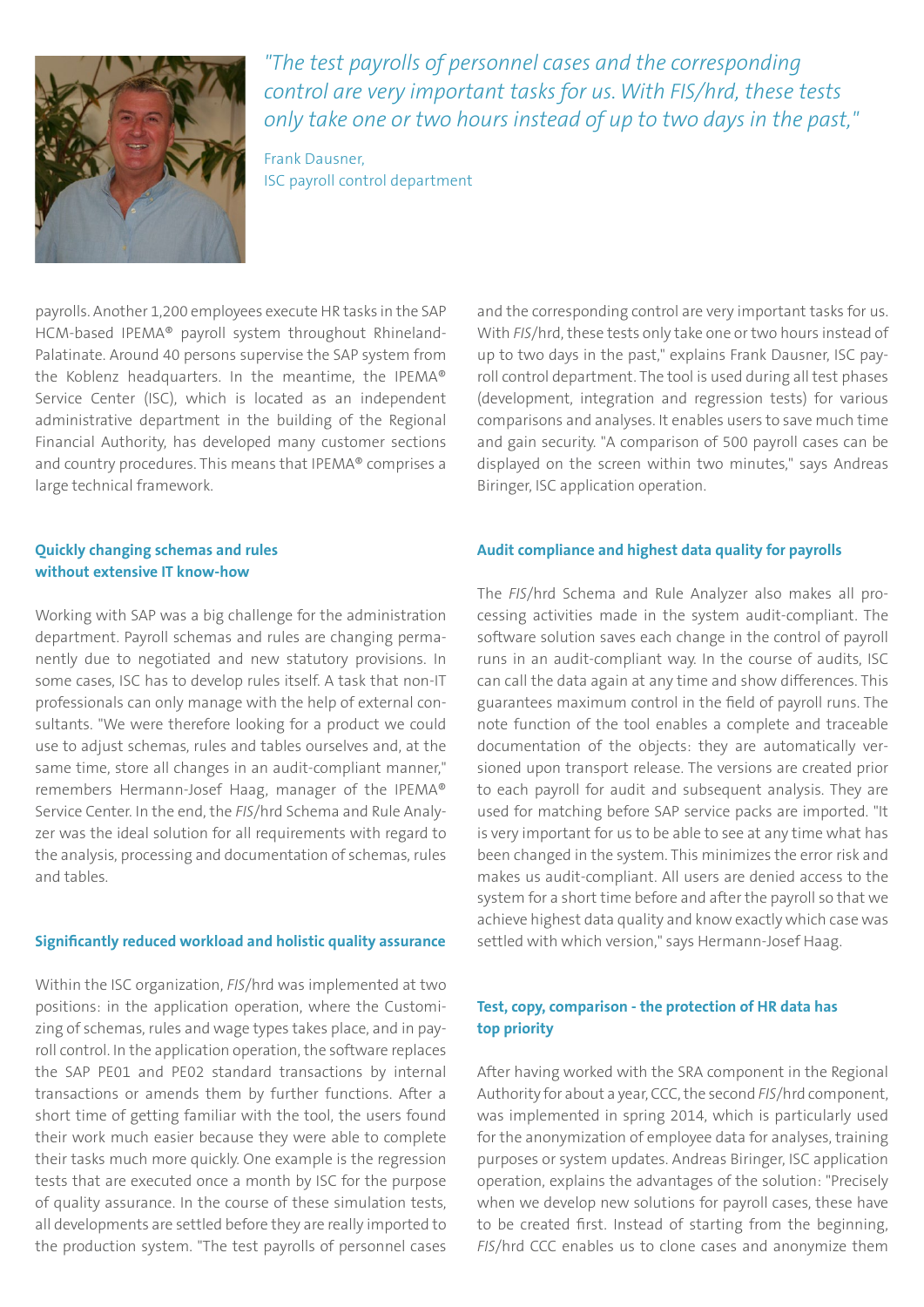

f.l.t.r. Andreas Biringer, Hermann-Josef Haag und Frank Dausner

completely for data protection; this can be done not only for individual cases but also for a large number of cases."

In addition to copying, the comparison of payroll results plays an important part for the IPEMA® Service Center. "We settle payroll cases and compare them with the production in order to achieve maximum quality," explains Hermann-Josef Haag. At the beginning, the function did not fully comply with ISC's requirements concerning comparisons and result checks. Therefore, FIS further developed the solution exactly in accordance with customer requirements. "90 % of our customers use our tools in the standard version. Usually, we are also able to implement special customer requirements promptly as the solution is very flexible due to its individual Customizing," says Martin Bugner, Senior Solution Architect Human Experience Management at FIS.

The comprehensive *FIS*/hrd CCC analysis and comparison functions enable the analysis of data both for single employees and across departments. What is most important: the templates are based on valid data protection directives. *FIS*/hrd CCC shows which data in the SAP system needs to be protected and determines person-related entries in different depths of analysis. Afterwards, the data can be processed in accordance with GDPR.

In addition to these tasks, there will always be new activities where the public administrators will benefit from the numerous functions of this FIS tool.

## **Many years of successful cooperation**

Using *FIS*/hrd, the administration department was not only able to reduce costs for external consultants but also considerably minimize the error and default risks by seamless versioning and comprehensive analysis functions. As a result, ISC can safely settle 180,000 payroll cases monthly and always control them in the best possible way. "The countrywide payout volume of the RFA amounts to over 40% of the Land

*"Instead of starting from the beginning, FIS/hrd CCC enables us to clone cases and anonymize them completely for data protection; this can be done not only for individual cases but also for a large number of cases."*

> Andreas Biringer, ISC Anwendungsbetrieb